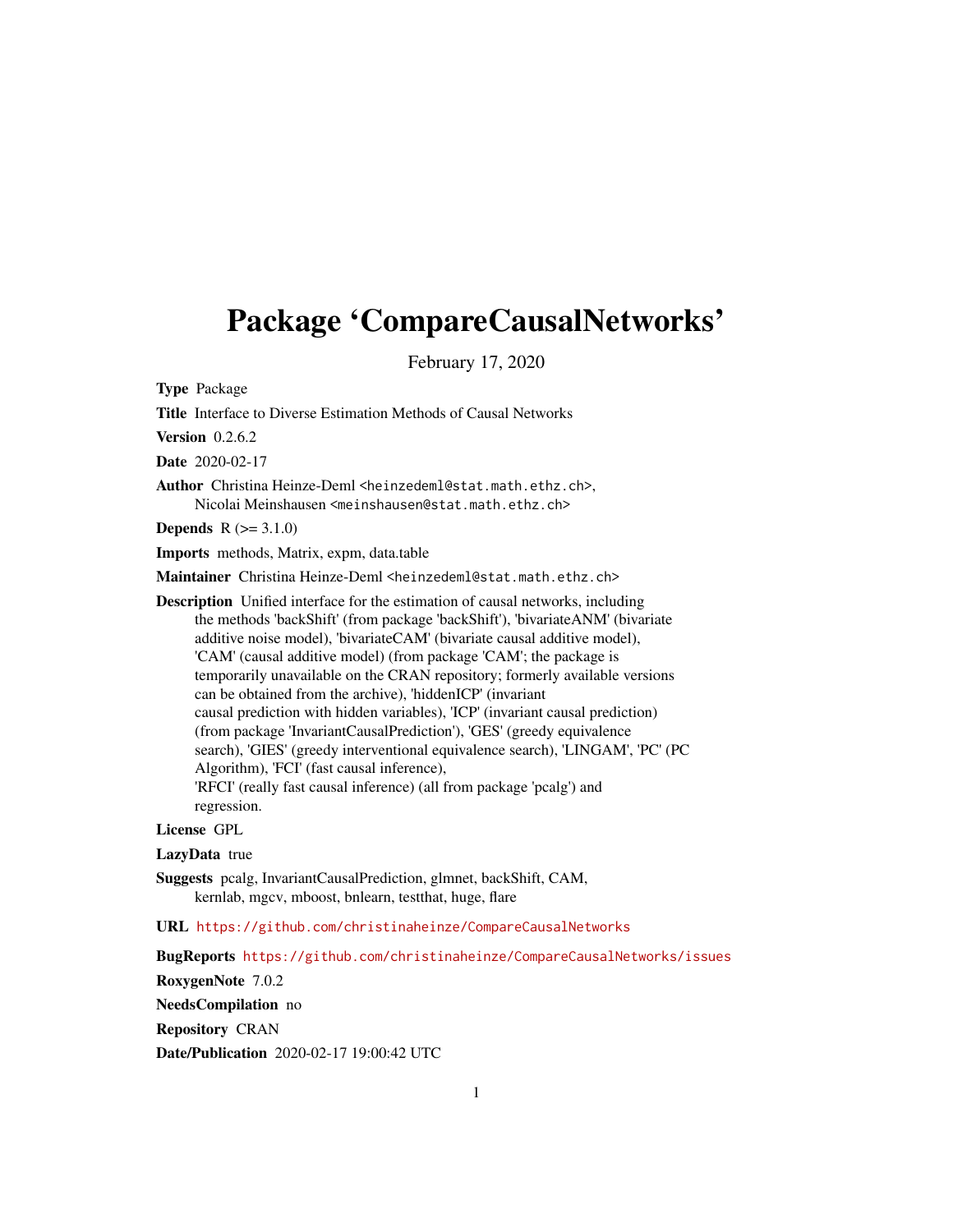### <span id="page-1-0"></span>R topics documented:

| Index |  |
|-------|--|

```
CompareCausalNetworks-package
                          Compare estimates of causal graphs using a unified interface to vari-
                          ous methods
```
#### Description

Provides a unified interface to various causal graph estimation methods.

#### Details

|          | Package: CompareCausalNetworks |
|----------|--------------------------------|
| Type:    | Package                        |
| Version: | 0.2.2                          |
| Date:    | 2018-05-18                     |
| License: | - GPL                          |

The causal graphs can be estimated with function [getParents](#page-1-1) and a stability-selection version is available at [getParentsStable](#page-6-1).

The supported methods are provided through the packages listed in Suggests. Thus, to use a particular method the corresponding package needs to be installed on your machine. To run the examples, most of these packages need to be installed.

#### Author(s)

Christina Heinze-Deml <heinzedeml@stat.math.ethz.ch>, Nicolai Meinshausen <meinshausen@stat.math.ethz.ch>

<span id="page-1-1"></span>getParents *Estimate the connectivity matrix of a causal graph*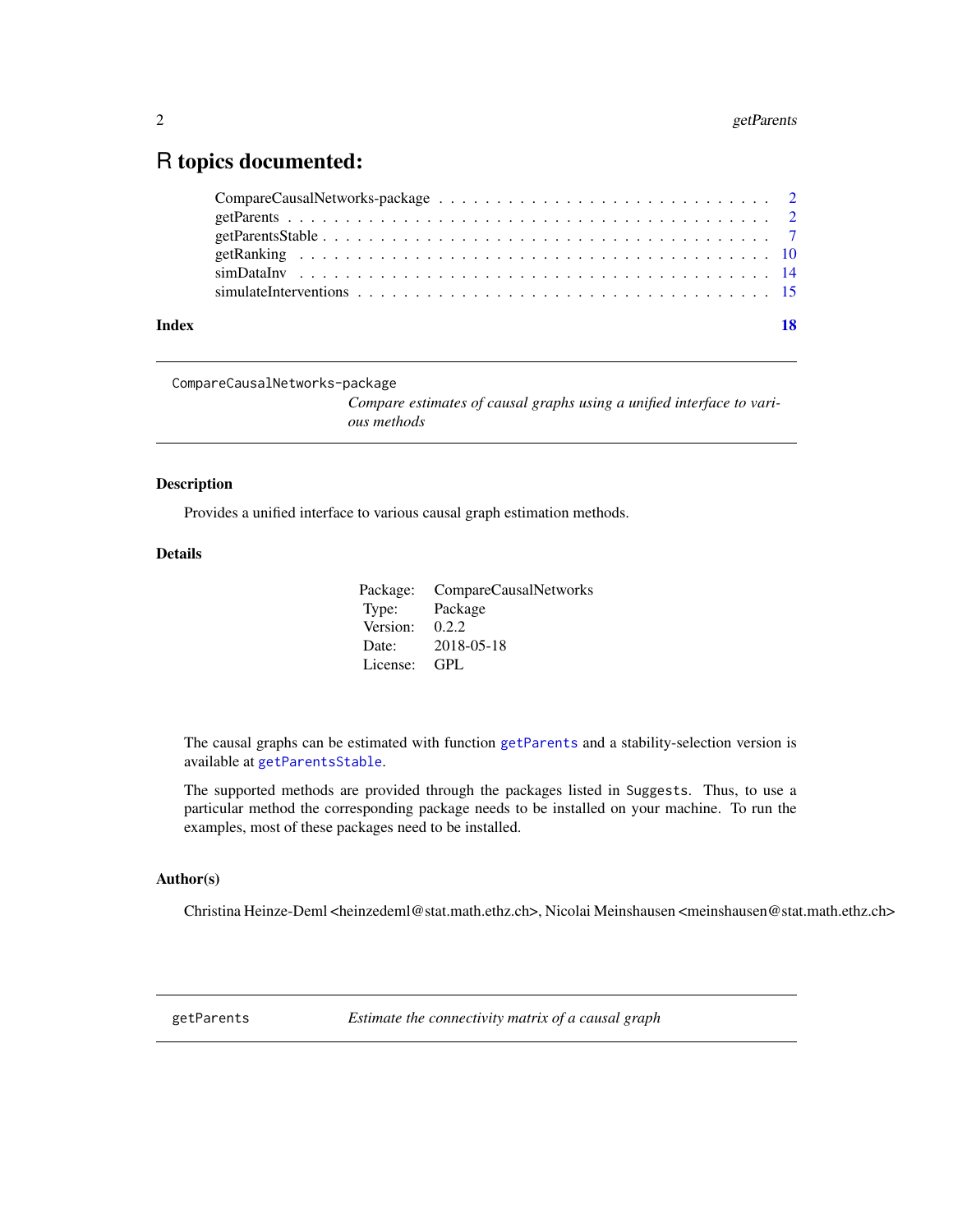#### getParents 3

#### Description

Estimates the connectivity matrix of a directed causal graph, using various possible methods. Supported methods at the moment are ARGES, backShift, bivariateANM, bivariateCAM, CAM, FCI, FCI+, GES, GIES, hiddenICP, ICP, LINGAM, MMHC, rankARGES, rankFci, rankGES, rankGIES, rankPC, regression, RFCI and PC.

#### Usage

```
getParents(
 X,
  environment = NULL,
  interventions = NULL,
  parentsOf = 1:ncol(X),method = c("arges", "backShift", "bivariateANM", "bivariateCAM", "CAM", "fci",
   "fciplus", "ges", "gies", "hiddenICP", "ICP", "LINGAM", "mmhc", "rankArges",
   "rankFci", "rankGes", "rankGies", "rankPc", "rfci", "pc", "regression")[12],
  alpha = 0.1,
  mode = c("raw", "parental", "ancestral")[1],
  variableSelMat = NULL,
  excludeTargetInterventions = TRUE,
  onlyObservationalData = FALSE,
  indexObservationalData = 1,
  returnAsList = FALSE,
  sparse = FALSE,directed = FALSE,
 pointConf = FALSE,
  setOptions = list(),
  assumeNoSelectionVars = TRUE,
  verbose = FALSE,
  ...
)
```

| X             | A $(n \times p)$ -data matrix with n observations of p variables.                                                                                                                                                                                                                                                                                                                                                                                                                                                                                                                                                                                                                |
|---------------|----------------------------------------------------------------------------------------------------------------------------------------------------------------------------------------------------------------------------------------------------------------------------------------------------------------------------------------------------------------------------------------------------------------------------------------------------------------------------------------------------------------------------------------------------------------------------------------------------------------------------------------------------------------------------------|
| environment   | An optional vector of length $n$ , where the entry for observation $i$ is an index for<br>the environment in which observation $i$ took place (Simplest case: entries 1 for<br>observational data and entries 2 for interventional data of unspecified type. En-<br>coding for observational data can be changed with index Observational Data).<br>Is required for methods ICP, hiddenICP and backShift.                                                                                                                                                                                                                                                                        |
| interventions | A optional list of length $n$ . The entry for observation $i$ is a numeric vector<br>that specifies the variables on which interventions happened for observation is<br>(a scalar if an intervention happened on just one variable and integer $(0)$ if no<br>intervention occurred for this observation). Is used for methods gies, rank Gies<br>and CAM and will generate the vector environment if the latter is set to NULL.<br>(However, this might generate too many different environments for some data<br>sets, so a hand-picked vector environment is preferable). Is also used for ICP<br>and hidden ICP to exclude interventions on the target variable of interest. |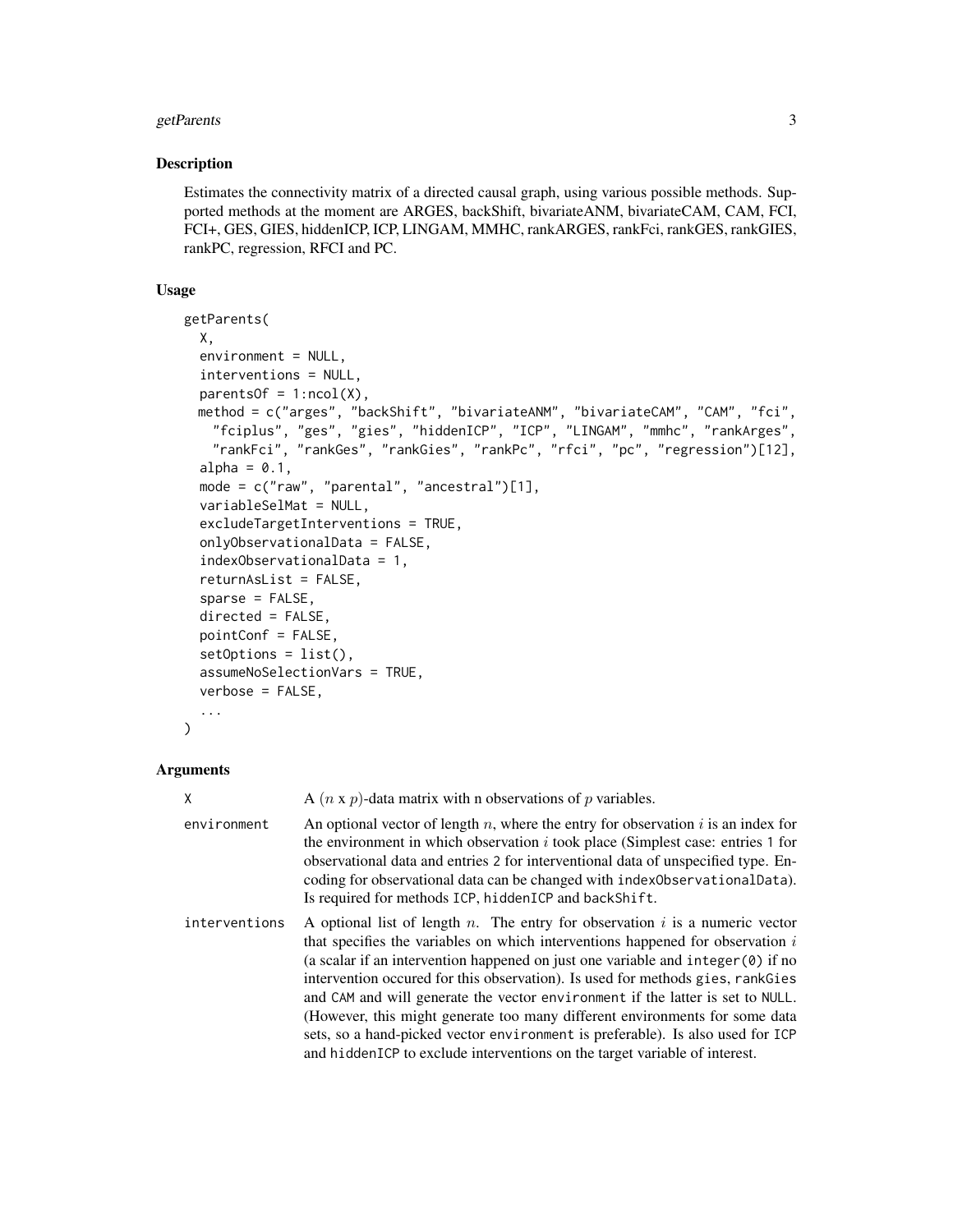<span id="page-3-0"></span>

| parents0f                  | The variables for which we would like to estimate the parents. Default are<br>all variables. Currently only used with mode = "raw". Speeds up computation<br>for methods bivariateANM, bivariateCAM, ICP, hiddenICP and regression;<br>for other methods only affects output. Also see variableSelMat for possibly<br>speeding up computational time by restricting the set of potential parents for a<br>variable.                                                                                                                                                                                                                                                                                                                                                                                                                                                                                                                                                                                                                                                                                                    |
|----------------------------|------------------------------------------------------------------------------------------------------------------------------------------------------------------------------------------------------------------------------------------------------------------------------------------------------------------------------------------------------------------------------------------------------------------------------------------------------------------------------------------------------------------------------------------------------------------------------------------------------------------------------------------------------------------------------------------------------------------------------------------------------------------------------------------------------------------------------------------------------------------------------------------------------------------------------------------------------------------------------------------------------------------------------------------------------------------------------------------------------------------------|
| method                     | A string that specfies the method to use. The methods pc (PC-algorithm),<br>LINGAM (LINGAM), arges (Adaptively restricted greedy equivalence search),<br>ges (Greedy equivalence search), gies (Greedy interventional equivalence search),<br>fci (Fast causal inference), fciplus and rfci (Really fast causal inference) are<br>imported from the package "pcalg" and are documented there in more detail, in-<br>cluding the additional options that can be supplied via setOptions. The "rank<br>versions" of arges, fci, ges, gies and pc are based on [1]. The method CAM<br>(Causal additive models) is documented in the package "CAM" and the meth-<br>ods ICP (Invariant causal prediction), hiddenICP (Invariant causal prediction<br>with hidden variables) are from the package "InvariantCausalPrediction". The<br>method backShift comes from the package "backShift". The method mmhc<br>comes from the package "bnlearn". Finally, the methods bivariateANM and<br>bivariateCAM are for now implemented internally but will hopefully be part of<br>another package at some point in the near future. |
| alpha                      | The level at which tests are done. This leads to confidence intervals for ICP and<br>hiddenICP and is used internally for pc, rankPc, mmhc, fci, rankFci, fciplus<br>and rfci. For all other methods alpha is not used.                                                                                                                                                                                                                                                                                                                                                                                                                                                                                                                                                                                                                                                                                                                                                                                                                                                                                                |
| mode                       | Determines output type - can be "raw" or one of the queries "isParent", "isMay-<br>beParent", "isNoParent", "isAncestor","isMaybeAncestor", "isNoAncestor". If<br>"raw", getParents() returns the connectivity matrix computed by the specified<br>method in sparse matrix format if sparse is set to TRUE; else in dense matrix for-<br>mat (or as list if returnAsList = TRUE). The options directed and pointConf<br>will be ignored for all modes except for "raw" if set to TRUE. The different mode<br>types are explained in the help for getRanking.                                                                                                                                                                                                                                                                                                                                                                                                                                                                                                                                                           |
|                            | variable SelMat An optional logical matrix of dimension $(p \times p)$ . An entry TRUE for entry $(i, j)$<br>says that variable $i$ should be considered as a potential parent for variable $j$ and<br>vice versa for FALSE. If the default value of NULL is used, all variables will be<br>considered, but this can be very slow, especially for methods pc, ges, gies,<br>rfci and CAM. Ignored for methods backShift, fciplus, LINGAM and CAM.                                                                                                                                                                                                                                                                                                                                                                                                                                                                                                                                                                                                                                                                      |
| excludeTargetInterventions |                                                                                                                                                                                                                                                                                                                                                                                                                                                                                                                                                                                                                                                                                                                                                                                                                                                                                                                                                                                                                                                                                                                        |
|                            | When looking for parents of variable $k$ in $1, , p$ , set to TRUE if observations<br>where an intervention on variable $k$ occurred should be excluded. Default is<br>TRUE. Used in ICP and hiddenICP.                                                                                                                                                                                                                                                                                                                                                                                                                                                                                                                                                                                                                                                                                                                                                                                                                                                                                                                |
| onlyObservationalData      |                                                                                                                                                                                                                                                                                                                                                                                                                                                                                                                                                                                                                                                                                                                                                                                                                                                                                                                                                                                                                                                                                                                        |
|                            | If set to TRUE, only observational data is used. It will take the index in environment<br>specified by indexObservationalData. If environment is NULL, all observa-<br>tions are used. Default is FALSE.                                                                                                                                                                                                                                                                                                                                                                                                                                                                                                                                                                                                                                                                                                                                                                                                                                                                                                               |
| indexObservationalData     | Index in environment that encodes observational data. Default is 1.                                                                                                                                                                                                                                                                                                                                                                                                                                                                                                                                                                                                                                                                                                                                                                                                                                                                                                                                                                                                                                                    |
| returnAsList               | If set to TRUE, will return a list, where entry $k$ is a list containing the estimated<br>parents of variable $k$ . Default is FALSE.                                                                                                                                                                                                                                                                                                                                                                                                                                                                                                                                                                                                                                                                                                                                                                                                                                                                                                                                                                                  |
|                            |                                                                                                                                                                                                                                                                                                                                                                                                                                                                                                                                                                                                                                                                                                                                                                                                                                                                                                                                                                                                                                                                                                                        |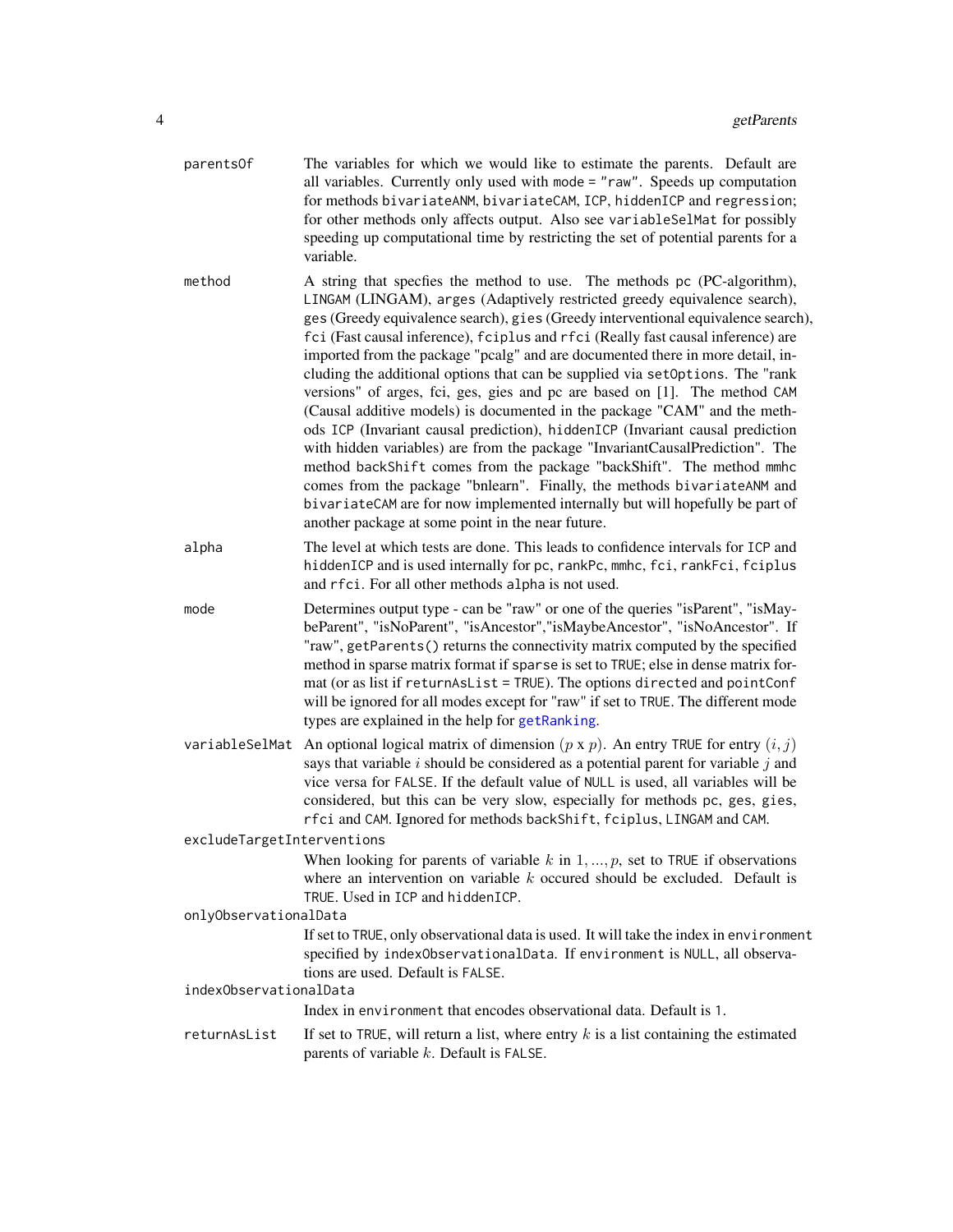#### <span id="page-4-0"></span>getParents 5

| sparse                | If set to TRUE and returnAsList is FALSE, output matrix will be in sparse matrix<br>format.                                                                                                                                                                                                                                                                                                                                                                                                                                     |
|-----------------------|---------------------------------------------------------------------------------------------------------------------------------------------------------------------------------------------------------------------------------------------------------------------------------------------------------------------------------------------------------------------------------------------------------------------------------------------------------------------------------------------------------------------------------|
| directed              | If TRUE, an edge will be returned if and only if an edge has been detected to be<br>directed. I.e. entry will be set to 0 for entry $(j, k)$ if both $j - > k$ and $k - > j$<br>are estimated (ICP, hiddenICP, regression), if $j - -k$ is undirected (in case<br>of CPDAGs) or if the edge type is not of type $i - - \frac{1}{2}$ in case of PAGs.<br>If assumeNoSelectionVars = TRUE the edge type $i - -oj$ is also considered<br>'directed' for methods returning PAGs. Default is FALSE. Only supported in<br>mode "raw". |
| pointConf             | If TRUE, numerical estimates will be returned if possible. For methods ICP and<br>hiddenICP, these are the values in the individual confidence intervals (at chosen<br>level alpha) that are closest to 0; for other methods these are point estimates.<br>Some methods do not return numerical point estimates; for these the output will<br>remain binary 0/1 (no-edge/edge). Default is FALSE. Only supported in mode<br>"raw".                                                                                              |
| setOptions            | A list that can take method-specific options; see the individual documentations<br>of the methods for more options and their possible values.                                                                                                                                                                                                                                                                                                                                                                                   |
| assumeNoSelectionVars |                                                                                                                                                                                                                                                                                                                                                                                                                                                                                                                                 |
|                       | Set to TRUE is you want to assume the absence of selection variables.                                                                                                                                                                                                                                                                                                                                                                                                                                                           |
| verbose               | If TRUE, detailed output is provided.                                                                                                                                                                                                                                                                                                                                                                                                                                                                                           |
|                       | Parameters to be passed to underlying method's function.                                                                                                                                                                                                                                                                                                                                                                                                                                                                        |

#### Value

If option returnAsList is FALSE, a sparse matrix, where a 0 entry in position (j,k) corresponds to an estimate of "no edge" j -> k, while an entry 1 corresponds to an estimated egde. If option pointConf is TRUE, the 1 entries will be replaced by numerical values that are either point estimates of the causal coefficients or confidence bounds (see above). If option returnAsList is TRUE, a list will be returned. The k-th entry in the list is the numeric vector with the indices of the estimated parents of node k.

#### Author(s)

Christina Heinze-Deml <heinzedeml@stat.math.ethz.ch>, Nicolai Meinshausen <meinshausen@stat.math.ethz.ch>

#### References

1. Naftali Harris and Mathias Drton: PC Algorithm for Nonparanormal Graphical Models. J. Mach. Learn. Res. 14(1) 2013.

#### See Also

[getParentsStable](#page-6-1) for stability selection-based estimation of the causal graph.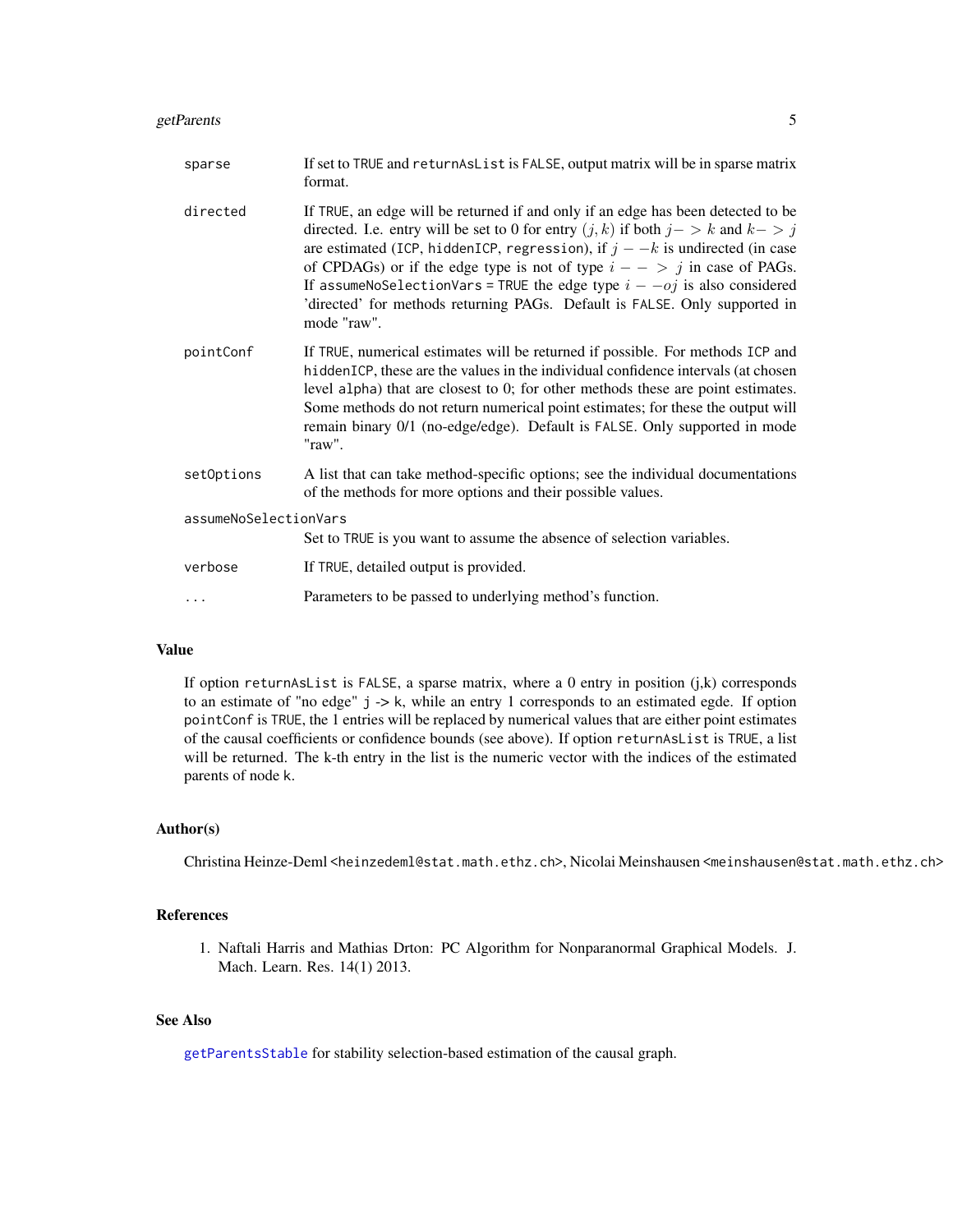#### Examples

```
## load the backShift package for data generation and plotting functionality
if(require(backShift) & require(pcalg)){
 # Simulate data with connectivity matrix A with assumptions
 # 1) hidden variables present
 # 2) precise location of interventions is assumed unknown
 # 3) different environments can be distinguished
 ## simulate data
 myseed <-1# sample size n
 n <- 10000
 # p=3 predictor variables and connectivity matrix A
 p \le -3labels <- c("1", "2", "3")
 A \leftarrow diag(p) * 0A[1,2] <- 0.8
 A[2,3] <- 0.8
 A[3,1] <- -0.4
 # divide data in 10 different environments
 G < -10# simulate
 simResult \leq backShift::simulateInterventions(n, p, A, G, intervMultiplier = 3,
               noiseMult = 1, nonGauss = TRUE, hiddenVars = TRUE,
              knownInterventions = FALSE, frac{VarInt = NULL, simulateObs = TRUE,seed = myseed)
 X <- simResult$X
 environment <- simResult$environment
 ## apply all methods given in vector 'methods'
 ## (using all data pooled for pc/LINGAM/rfci/ges -- can be changed with option
 ## 'onlyObservationalData=TRUE')
 methods <- c("backShift", "LINGAM") #c("pc", "rfci", "ges")
 # select whether you want to run stability selection
 stability <- FALSE
 # arrange graphical output into a rectangular grid
 sq <- ceiling(sqrt(length(methods)+1))
 par(mfrow=c(ceiling((length(methods)+1)/sq),sq))
 ## plot and print true graph
 cat("\n n true graph is -----\n n")print(A)
 plotGraphEdgeAttr(A, plotStabSelec = FALSE, labels = labels, thres.point = 0,
  main = "TRUE GRAPH")
```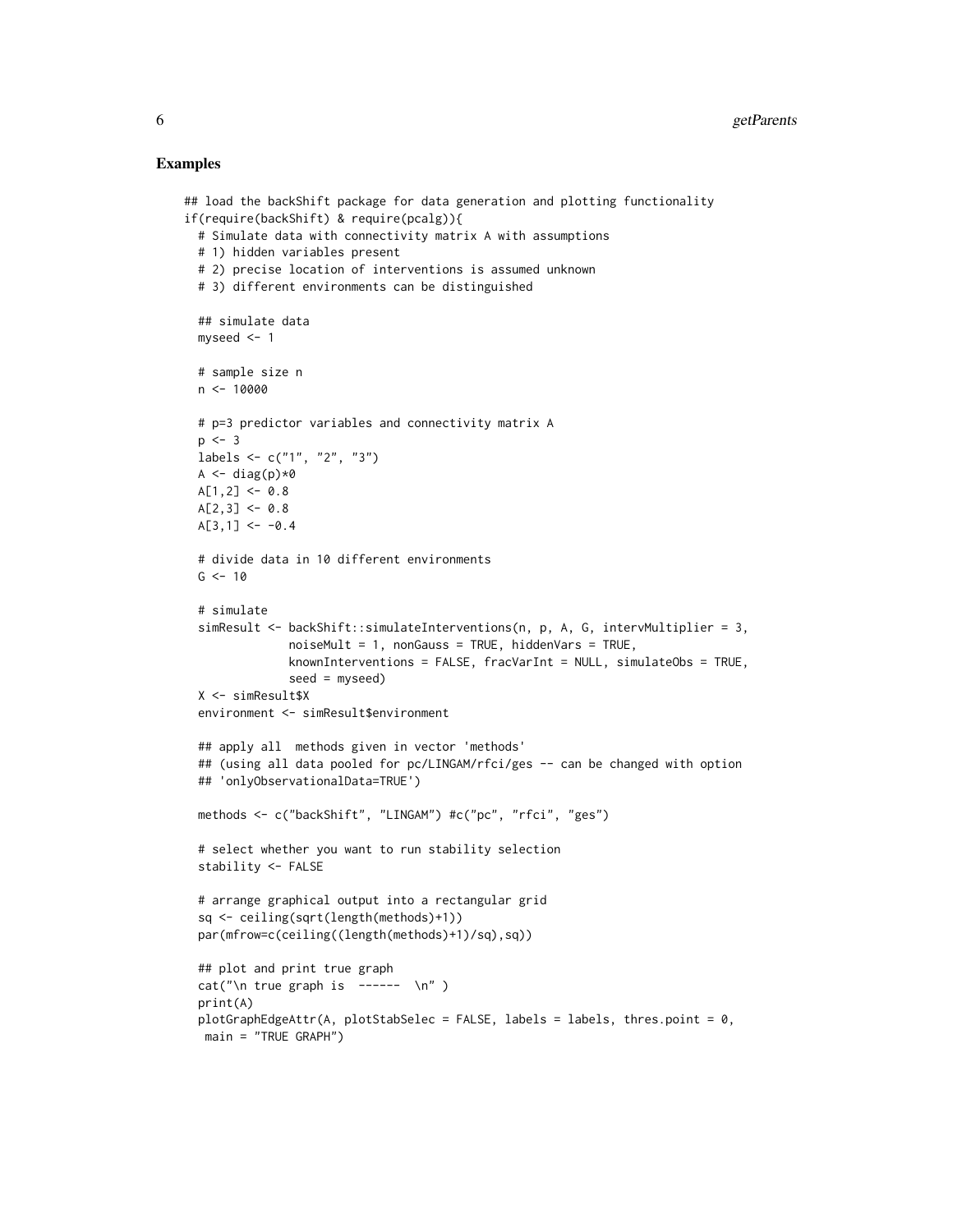```
## loop over all methods and compute and print/plot estimate
 for (method in methods){
   cat("\n result for method", method," ------ \n")
    if(!stability){
     # Option 1): use this estimator as a point estimate
     Ahat <- getParents(X, environment, method=method, alpha=0.1, pointConf = TRUE)
    }else{
     # Option 2): use a stability selection based estimator
     # with expected number of false positives bounded by EV=2
     Ahat <- getParentsStable(X, environment, EV=2, method=method, alpha=0.1)
    }
   # print and plot estimate (point estimate thresholded if numerical estimates
   # are returned)
   print(Ahat)
   if(!stability)
     plotGraphEdgeAttr(Ahat, plotStabSelec = FALSE, labels = labels,
      thres.point = 0.05,
      main=paste("POINT ESTIMATE FOR METHOD\n", toupper(method)))
   else
     plotGraphEdgeAttr(Ahat, plotStabSelec = TRUE, labels = labels,
      thres.point = 0, main = paste("STABILITY SELECTION
      ESTIMATE\n FOR METHOD", toupper(method)))
  }
}else{
    cat("\nThe packages 'backShift' and 'pcalg' are needed for the examples to
work. Please install them.")
```
<span id="page-6-1"></span>getParentsStable *Estimate the connectivity matrix of a causal graph using stability selection.*

#### **Description**

}

Estimates the connectivity matrix of a directed causal graph, using various possible methods. Supported methods at the moment are ARGES, backShift, bivariateANM, bivariateCAM, CAM, FCI, FCI+, GES, GIES, hiddenICP, ICP, LINGAM, MMHC, rankARGES, rankFci, rankGES, rankGIES, rankPC, regression, RFCI and PC. Uses stability selection to select an appropriate sparseness.

#### Usage

```
getParentsStable(
  X,
  environment,
  interventions = NULL,
```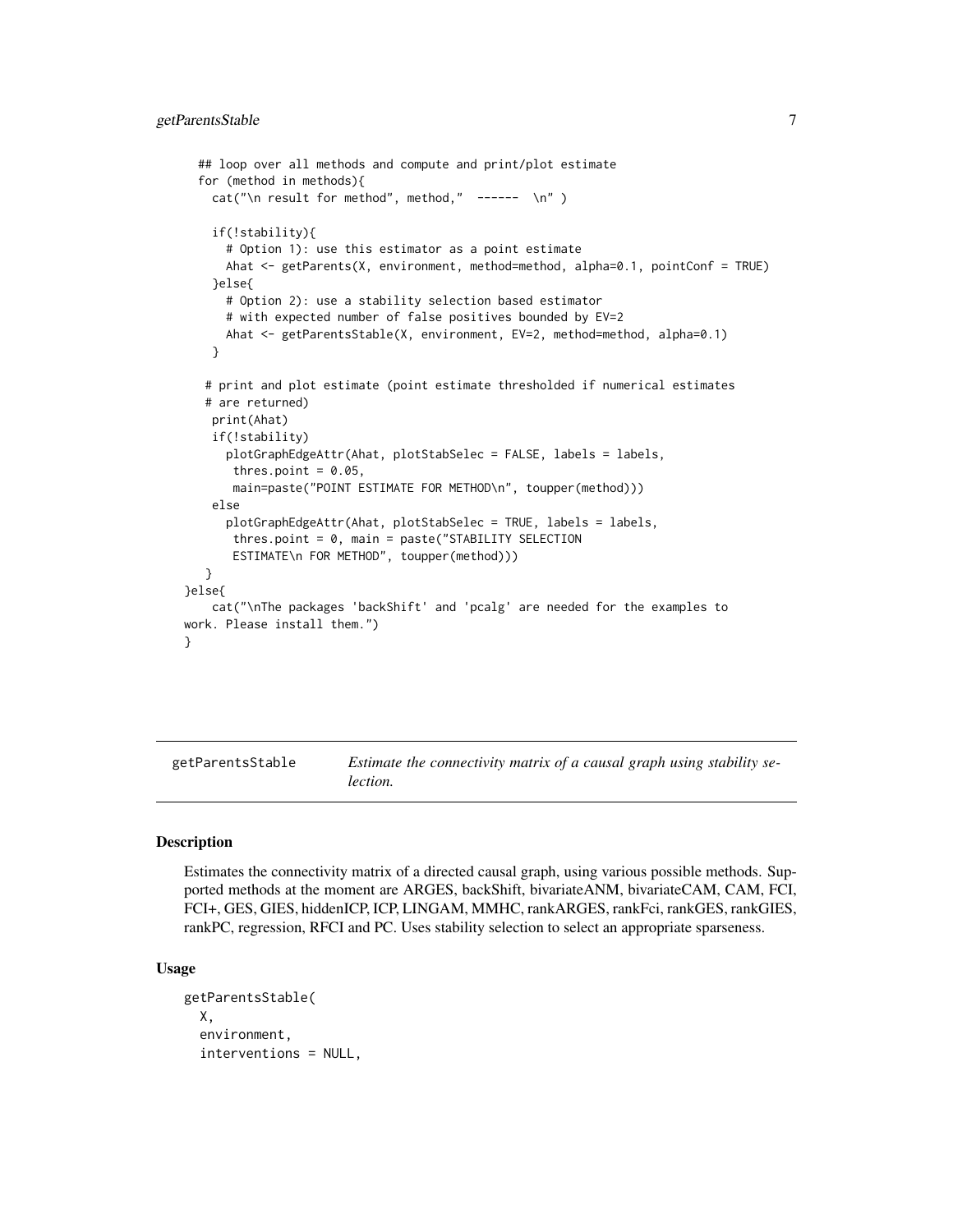```
EV = 1,nodewise = TRUE,
 threshold = 0.75,
 nsim = 100,
  sampleSettings = 1/sqrt(2),
  sampleObservations = 1/sqrt(2),
 parentsOf = 1:ncol(X),method = c("ICP", "hiddenICP", "backShift", "pc", "LINGAM", "ges", "gies", "CAM",
    "fci", "rfci", "regression", "bivariateANM", "bivariateCAM")[1],
  alpha = 0.1,
 mode = c("raw", "parental", "ancestral")[1],
 variableSelMat = NULL,
 excludeTargetInterventions = TRUE,
 onlyObservationalData = FALSE,
  indexObservationalData = NULL,
  setOptions = list(),
 verbose = FALSE
\mathcal{L}
```

| χ              | A (nxp)-data matrix with n observations of p variables.                                                                                                                                                                                                                                                                                                                                                                                                                                                                                                                                                                                  |
|----------------|------------------------------------------------------------------------------------------------------------------------------------------------------------------------------------------------------------------------------------------------------------------------------------------------------------------------------------------------------------------------------------------------------------------------------------------------------------------------------------------------------------------------------------------------------------------------------------------------------------------------------------------|
| environment    | A vector of length n, where the entry for observation i is an index for the environ-<br>ment in which observation i took place (simplest case entries 1 for observational<br>data and entries 2 for interventional data of unspecified type). Is required for<br>methods ICP, hiddenICP, backShift.                                                                                                                                                                                                                                                                                                                                      |
| interventions  | A optional list of length n. The entry for observation i is a numeric vector<br>that specifies the variables on which interventions happened for observation i<br>(a scalar if an intervention happened on just one variable and numeric $(0)$ if<br>no intervention occured for this observation). Is used for method gies but will<br>generate the vector environment if this is set to NULL (even though it might<br>generate too many different environments for some data so a hand-picked vector<br>environment is preferable). Is also used for ICP and hiddenICP to exclude<br>interventions on the target variable of interest. |
| EV             | A bound on the expected number of falsely selected edges.                                                                                                                                                                                                                                                                                                                                                                                                                                                                                                                                                                                |
| nodewise       | If FALSE, stability selection retains for each subsample the largest overall entries<br>in the connectivity matrix. If TRUE, values are ordered row- and node-wise first<br>and then the largest entries in each row and column are retained. Error control is<br>valid (under exchangeability assumption) in both cases. The latter setting TRUE<br>is perhaps more robust and is the default.                                                                                                                                                                                                                                          |
| threshold      | The empirical selection frequency in $(0.5,1)$ under subsampling that needs to be<br>surpassed for an edge to be selected.                                                                                                                                                                                                                                                                                                                                                                                                                                                                                                               |
| nsim           | The number of resamples for stability selection.                                                                                                                                                                                                                                                                                                                                                                                                                                                                                                                                                                                         |
| sampleSettings | The fraction of different environments to resample in each resampling (at least<br>two different environments will be selected so the argument is without effect if<br>there are just two different environments in total).                                                                                                                                                                                                                                                                                                                                                                                                              |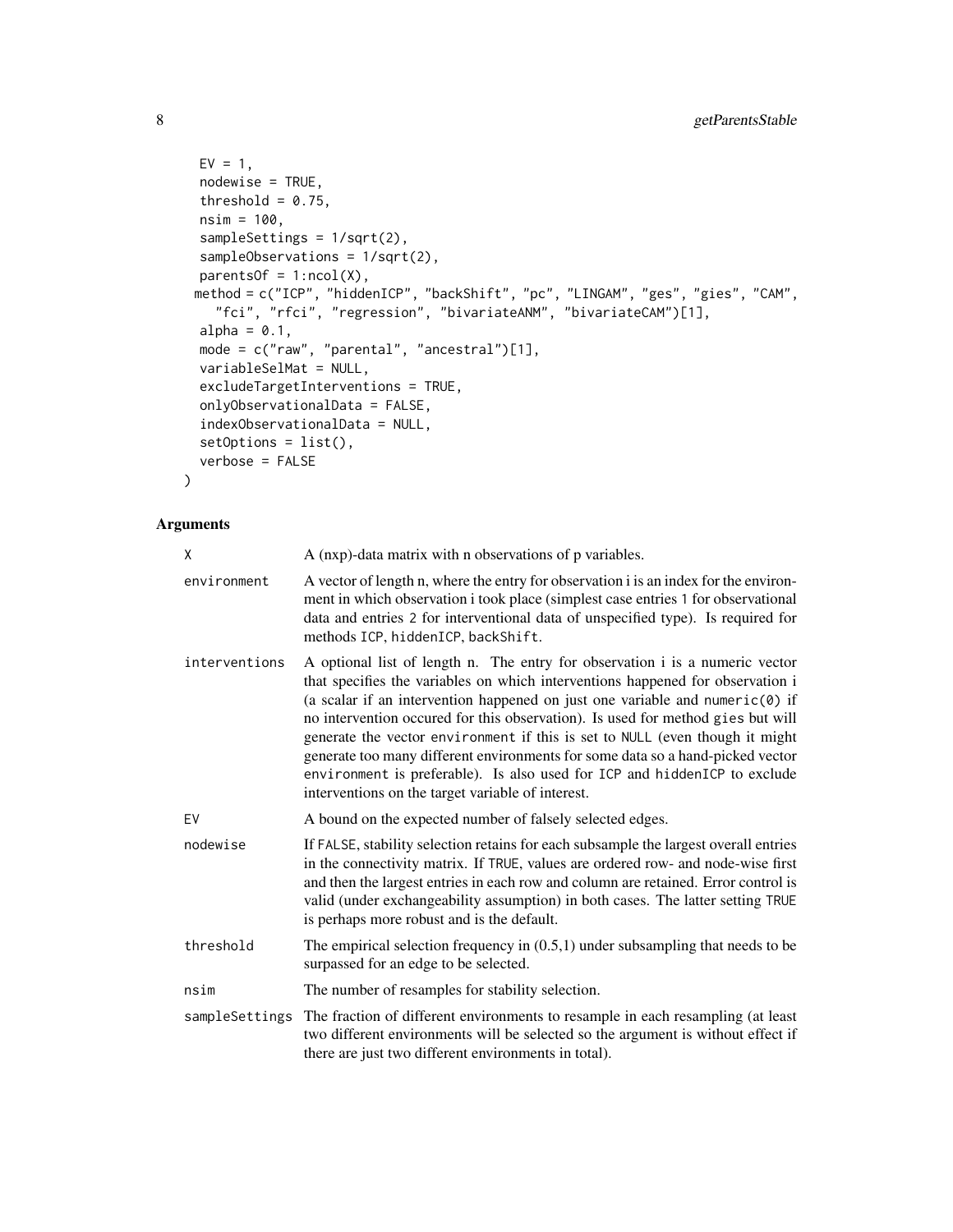sampleObservations

The fraction of samples to resample in each environment.

- parentsOf The variables for which we would like to estimate the parents. Default are all variables.
- method A string that specfies the method to use. The methods pc (PC-algorithm), LINGAM (LINGAM), arges (Adaptively restricted greedy equivalence search), ges (Greedy equivalence search), gies (Greedy interventional equivalence search), fci (Fast causal inference) and rfci (Really fast causal inference) are imported from the package "pcalg" and are documented there in more detail, including the additional options that can be supplied via setOptions. The method CAM (Causal additive models) is documented in the package "CAM" and the methods ICP (Invariant causal prediction), hiddenICP (Invariant causal prediction with hidden variables) are from the package "InvariantCausalPrediction". The method backShift comes from the package "backShift". The method mmhc comes from the package "bnlearn". Finally, the methods bivariateANM and bivariateCAM are for now implemented internally but will hopefully be part of another package at some point in the near future.
- alpha The level at which tests are done. This leads to confidence intervals for ICP and hiddenICP and is used internally for pc and rfci.
- mode Output type can be "raw", "parental" or "ancestral". If "raw" output is the output of the underlying method, without modifications. If "parental" output described parental relations; if "ancestral" output is casted to ancestral relations. #TODO explain further
- variableSelMat An optional logical matrix of dimension (pxp). An entry TRUE for entry (i,j) says that variable i should be considered as a potential parent for variable j and vice versa for FALSE. If the default value of NULL is used, all variables will be considered, but this can be very slow, especially for methods pc, ges, gies, rfci and CAM.

excludeTargetInterventions

When looking for parents of variable k in  $1,...,p$ , set to TRUE if observations where an intervention on variable k occured should be excluded. Default is TRUE.

onlyObservationalData

If set to TRUE, only observational data is used. It will take the index in environment specified by indexObservationalData. If environment is NULL, all observations are used. Default is FALSE.

| indexObservationalData                     |  |
|--------------------------------------------|--|
| $\mathbf{T} = \mathbf{A}$ , and the second |  |

Index in environment that encodes observational data. Default is 1.

- setOptions A list that can take method-specific options; see the individual documentations of the methods for more options and their possible values.
- verbose If TRUE, detailed output is provided.

#### Value

A sparse matrix, where a 0 entry in  $(j,k)$  corresponds to an estimate of 'no edge'  $j$  -> parentsOf[k]. Entries between 0 and 100 give the selection percentage of this edge over all resamples (set to 0 if below critical threshold) and all non-zero values are considered as selected edges.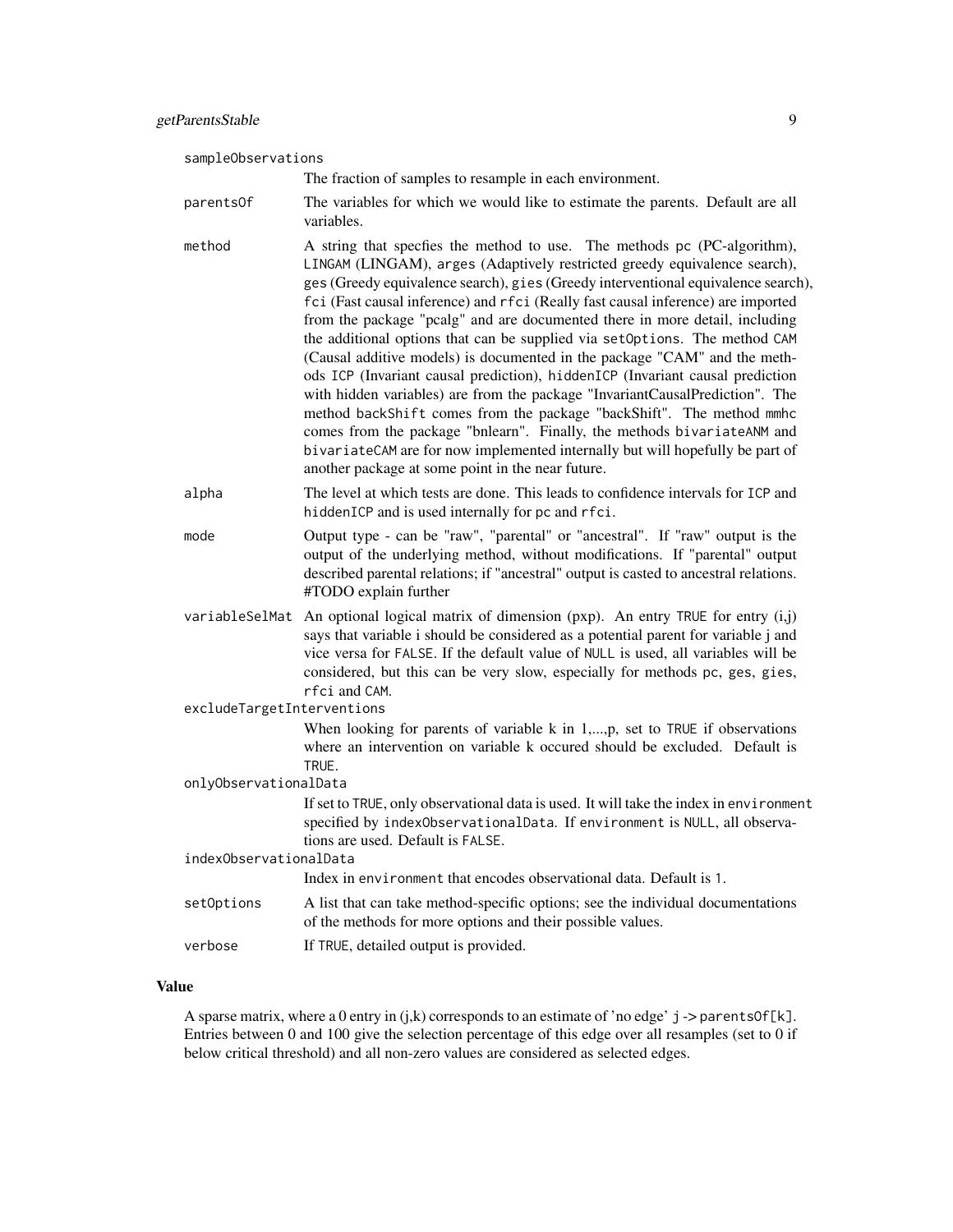#### <span id="page-9-0"></span>Author(s)

Nicolai Meinshausen <meinshausen@stat.math.ethz.ch>, Christina Heinze-Deml <heinzedeml@stat.math.ethz.ch>

#### References

Stability selection (2010): N. Meinshausen and P. Buhlmann, Journal of the Royal Statistical Society: Series B, 72, 417-473

#### See Also

[getParents](#page-1-1) for the underlying point-estimate of the causal graph.

<span id="page-9-1"></span>

| getRanking |                                          |  |  | Estimate a ranking of edges for causal relations in the underlying |
|------------|------------------------------------------|--|--|--------------------------------------------------------------------|
|            | graph structure using stability ranking. |  |  |                                                                    |

#### Description

Estimates a ranking of edges for a given query, e.g. for parental relations in the underlying causal graph structure, using various possible methods.

Supported methods at the moment are ARGES, backShift, bivariateANM, bivariateCAM, CAM, FCI, FCI+, GES, GIES, hiddenICP, ICP, LINGAM, MMHC, rankARGES, rankFci, rankGES, rank-GIES, rankPC, regression, RFCI and PC.

#### Usage

```
getRanking(
 X,
  environment,
  interventions = NULL,
  queries = c("isParent", "isMaybeParent", "isNoParent", "isAncestor",
    "isMaybeAncestor", "isNoAncestor"),
 method = c("ICP", "hiddenICP", "backShift", "pc", "LINGAM", "ges", "gies", "CAM",
    "fci", "rfci", "regression", "bivariateANM", "bivariateCAM")[1],
  alpha = 0.1,
  variableSelMat = NULL,
  excludeTargetInterventions = TRUE,
  onlyObservationalData = FALSE,
  indexObservationalData = NULL,
  setOptions = list(),assumeNoSelectionVars = TRUE,
  nsim = 100.
  sampleSettings = 1/sqrt(2),
  sampleObservations = 1/sqrt(2),
  verbose = FALSE,
  ...
)
```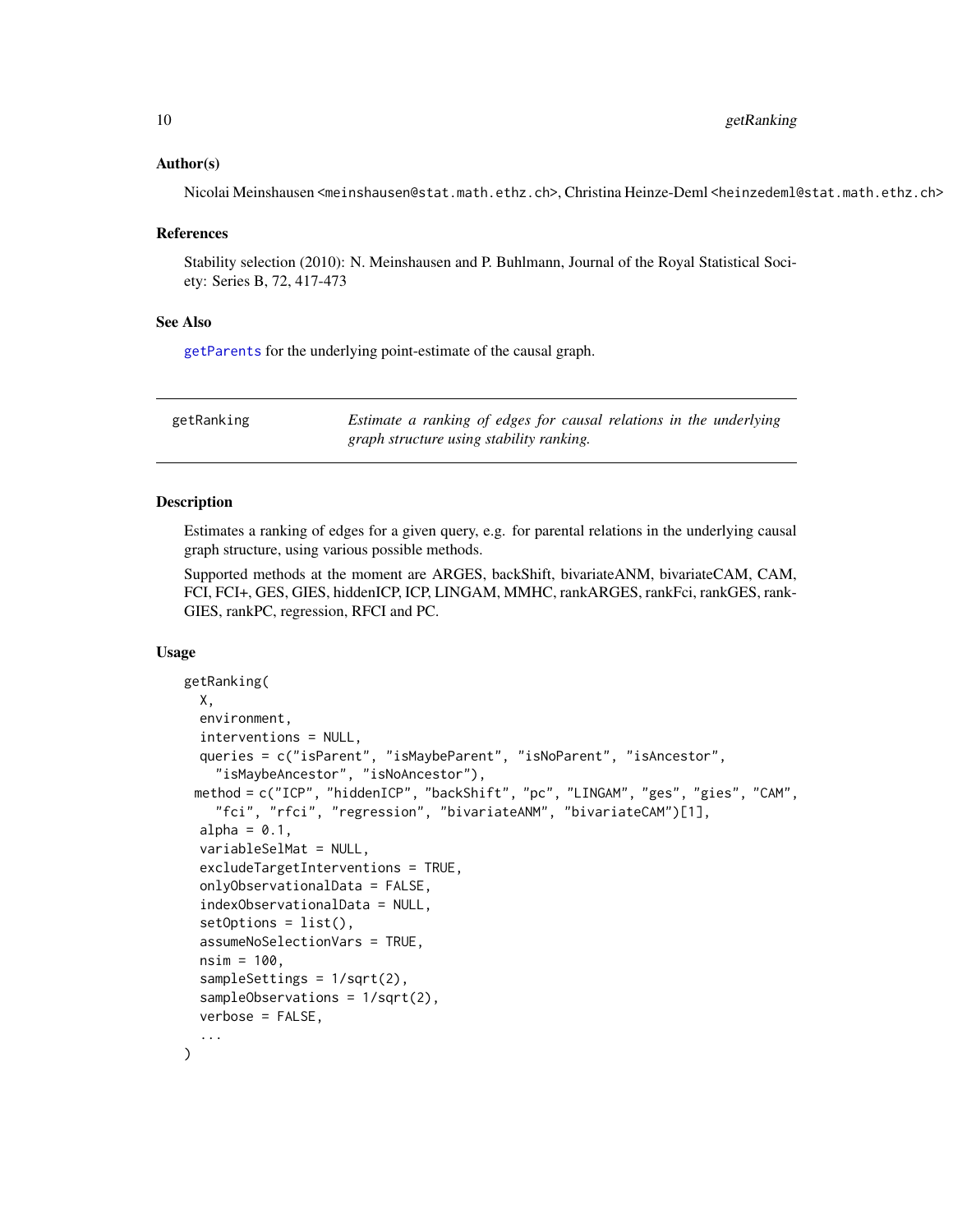#### getRanking 11

| Χ                          | A $(nxp)$ -data matrix with <i>n</i> observations of <i>p</i> variables.                                                                                                                                                                                                                                                                                                                                                                                                                                                                                                                                                                                                                                                                                                                                                                                                                                                                                                                                                           |
|----------------------------|------------------------------------------------------------------------------------------------------------------------------------------------------------------------------------------------------------------------------------------------------------------------------------------------------------------------------------------------------------------------------------------------------------------------------------------------------------------------------------------------------------------------------------------------------------------------------------------------------------------------------------------------------------------------------------------------------------------------------------------------------------------------------------------------------------------------------------------------------------------------------------------------------------------------------------------------------------------------------------------------------------------------------------|
| environment                | A vector of length $n$ , where the entry for observation $i$ is an index for the envi-<br>ronment in which observation $i$ took place (simplest case entries 1 for observa-<br>tional data and entries 2 for interventional data of unspecified type). Is required<br>for methods ICP, hiddenICP, backShift.                                                                                                                                                                                                                                                                                                                                                                                                                                                                                                                                                                                                                                                                                                                       |
| interventions              | A optional list of length n. The entry for observation i is a numeric vector<br>that specifies the variables on which interventions happened for observation i<br>(a scalar if an intervention happened on just one variable and numeric(0) if<br>no intervention occured for this observation). Is used for method gies but will<br>generate the vector environment if this is set to NULL (even though it might<br>generate too many different environments for some data so a hand-picked vector<br>environment is preferable). Is also used for ICP and hiddenICP to exclude<br>interventions on the target variable of interest.                                                                                                                                                                                                                                                                                                                                                                                              |
| queries                    | One (or more of) "isParent", "isMaybeParent", "isNoParent", "isAncestor", "isMaybeAncestor",<br>"isNoAncestor"                                                                                                                                                                                                                                                                                                                                                                                                                                                                                                                                                                                                                                                                                                                                                                                                                                                                                                                     |
| method                     | A string that specfies the method to use. The methods pc (PC-algorithm),<br>LINGAM (LINGAM), arges (Adaptively restricted greedy equivalence search),<br>ges (Greedy equivalence search), gies (Greedy interventional equivalence search),<br>fci (Fast causal inference) and rfci (Really fast causal inference) are imported<br>from the package "pcalg" and are documented there in more detail, including<br>the additional options that can be supplied via setOptions. The method CAM<br>(Causal additive models) is documented in the package "CAM" and the meth-<br>ods ICP (Invariant causal prediction), hiddenICP (Invariant causal prediction<br>with hidden variables) are from the package "InvariantCausalPrediction". The<br>method backShift comes from the package "backShift". The method mmhc<br>comes from the package "bnlearn". Finally, the methods bivariateANM and<br>bivariateCAM are for now implemented internally but will hopefully be part of<br>another package at some point in the near future. |
| alpha                      | The level at which tests are done. This leads to confidence intervals for ICP and<br>hiddenICP and is used internally for pc and rfci.                                                                                                                                                                                                                                                                                                                                                                                                                                                                                                                                                                                                                                                                                                                                                                                                                                                                                             |
|                            | variableSelMat An optional logical matrix of dimension (pxp). An entry TRUE for entry (i,j)<br>says that variable i should be considered as a potential parent for variable j and<br>vice versa for FALSE. If the default value of NULL is used, all variables will be<br>considered, but this can be very slow, especially for methods pc, ges, gies,<br>rfci and CAM.                                                                                                                                                                                                                                                                                                                                                                                                                                                                                                                                                                                                                                                            |
| excludeTargetInterventions |                                                                                                                                                                                                                                                                                                                                                                                                                                                                                                                                                                                                                                                                                                                                                                                                                                                                                                                                                                                                                                    |
|                            | When looking for parents of variable $k$ in 1,,p, set to TRUE if observations<br>where an intervention on variable k occured should be excluded. Default is<br>TRUE.                                                                                                                                                                                                                                                                                                                                                                                                                                                                                                                                                                                                                                                                                                                                                                                                                                                               |
| onlyObservationalData      |                                                                                                                                                                                                                                                                                                                                                                                                                                                                                                                                                                                                                                                                                                                                                                                                                                                                                                                                                                                                                                    |
|                            | If set to TRUE, only observational data is used. It will take the index in environment<br>specified by indexObservationalData. If environment is NULL, all observa-<br>tions are used. Default is FALSE.                                                                                                                                                                                                                                                                                                                                                                                                                                                                                                                                                                                                                                                                                                                                                                                                                           |
| indexObservationalData     | Index in environment that encodes observational data. Default is 1.                                                                                                                                                                                                                                                                                                                                                                                                                                                                                                                                                                                                                                                                                                                                                                                                                                                                                                                                                                |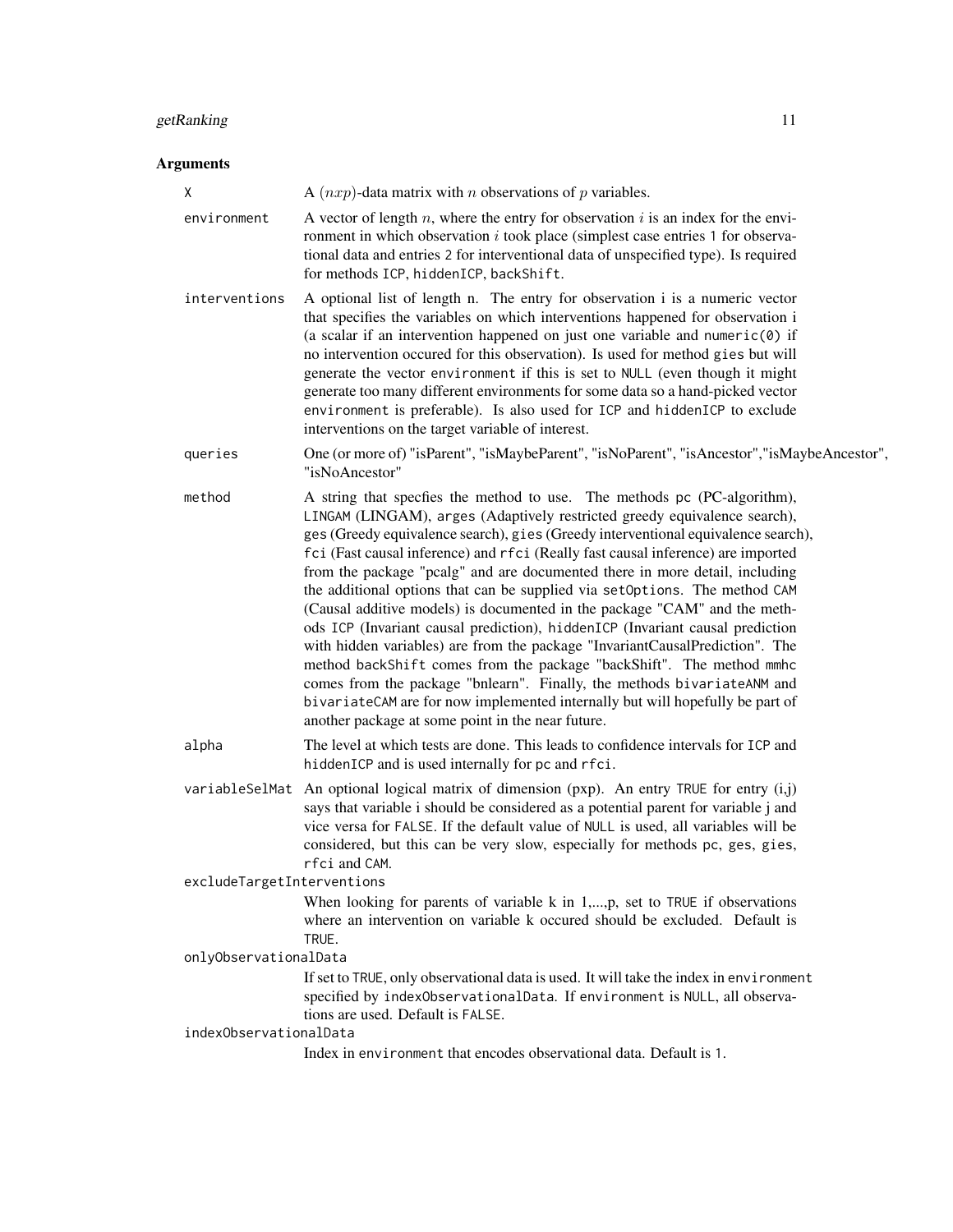| setOptions            | A list that can take method-specific options; see the individual documentations<br>of the methods for more options and their possible values.                                                                                               |
|-----------------------|---------------------------------------------------------------------------------------------------------------------------------------------------------------------------------------------------------------------------------------------|
| assumeNoSelectionVars |                                                                                                                                                                                                                                             |
|                       | Set to TRUE is you want to assume the absence of selection variables.                                                                                                                                                                       |
| nsim                  | The number of resamples for stability selection.                                                                                                                                                                                            |
|                       | sample Settings The fraction of different environments to resample in each resampling (at least<br>two different environments will be selected so the argument is without effect if<br>there are just two different environments in total). |
| sampleObservations    |                                                                                                                                                                                                                                             |
|                       | The fraction of samples to resample in each environment.                                                                                                                                                                                    |
| verbose               | If TRUE, detailed output is provided.                                                                                                                                                                                                       |
| $\ddots$              | Parameters to be passed to underlying method's function.                                                                                                                                                                                    |
|                       |                                                                                                                                                                                                                                             |

#### Details

For both parental and ancestral relations, three queries are supported. The existence of a relation is assessed by the queries isParent and isAncestor; the absence of a relation is assessed by the queries isNoParent and isNoAncestor; the potential existence of a relation is addressed by the queries isMaybeParent and isMaybeAncestor.

All queries return a connectivity matrix which we denote by  $A$ . The interpretation of the entries of A differs according to the considered query:

Parental relations: Queries concerning parental relations can only be answered by those methods under consideration that return a DAG, a CPDAG or a directed cyclic graph. When we say that a particular method cannot answer a given query, then the method's output with respect to this query will be the zero matrix. However, the eventual ranking for such a query will not necessarily be random due to the tie breaking scheme that is applied when ranking pairs of variables (see below).

- 1. is Parent In the connectivity matrix A returned by this query, the entry  $A_{i,j} = 1$  means that there is *a directed edge* from node  $i$  to node  $j$  in the graph structure estimated by the method under consideration. Otherwise,  $A_{i,j} = 0$ .
- 2. is Maybe Parent  $A_{i,j} = 1$  means that there is *a directed or an undirected edge* from node *i* to node j in the estimated graph structure. Otherwise,  $A_{i,j} = 0$ .
- 3. isNoParent  $A_{i,j} = 1$  means that there is neither a directed nor an undirected edge from node i to node j in the estimated graph structure. Otherwise,  $A_{i,j} = 0$ .

Ancestral relations: Queries concerning ancestral relations can be answered by all methods under consideration.

- 1. is Ancestor  $A_{i,j} = 1$  means that there is a *directed path* from node i to node j in the estimated graph structure. Otherwise,  $A_{i,j} = 0$ . In case of PAGs, directed paths can contain the edge types  $i - \frac{1}{2}$  and  $i - \frac{1}{2}$ . Including the latter edge type in this category implies that we exclude the existence of selection variables.
- 2. is MaybeAncestor  $A_{i,j} = 1$  then means that there is a path from node i to node j that contains directed and/or undirected edges. Otherwise,  $A_{i,j} = 0$ . For PAGs, such paths can contain the edge types  $i - \frac{1}{2}$ ,  $i - \frac{obj}{2}$ ,  $io - \frac{obj}{2}$  and/or  $io - \frac{1}{2}$ . Otherwise,  $A_{i,j} = 0$ .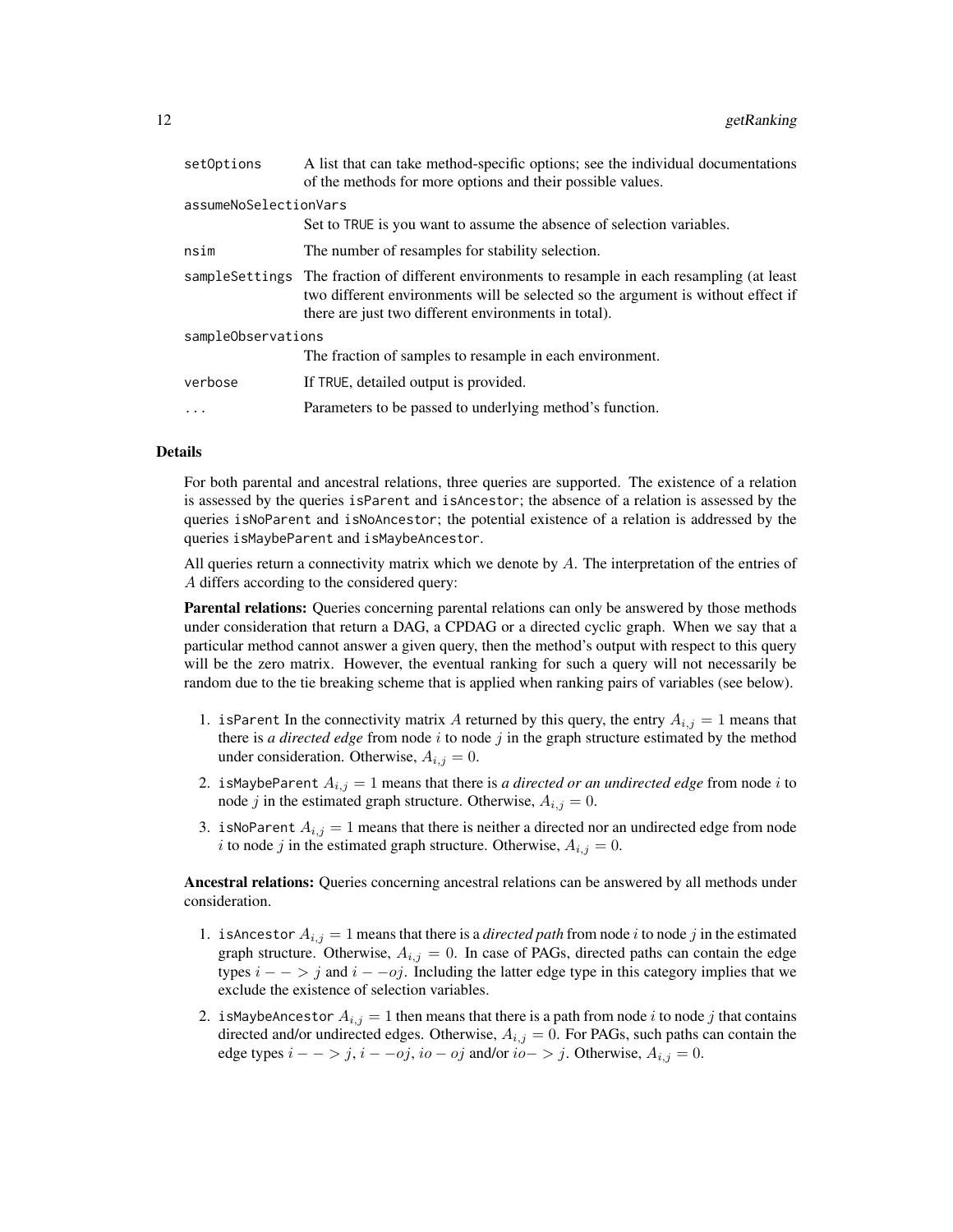#### getRanking 13

3. isNoAncestor  $A_{i,j} = 1$  means that there is neither a directed path nor a partially directed path from node i to node j in the estimated graph structure. Otherwise,  $A_{i,j} = 0$ .

**Stability ranking:** To obtain a ranking of edges for a given set of queries, we run the method under consideration on nsims random subsamples of the data. In each round, we draw samples from a fraction of settings, where the size of the fraction is specified by sampleSettings. In each chosen setting, we sample a fraction of observations uniformly at random without replacement, where the size of the fraction is specified by sampleObservations.

For each subsample we randomly permute the order of the variables in the input. Methods that are order-dependent can therefore not exploit any potential advantage stemming from a data matrix with columns ordered according to the causal ordering or a similar one. We then run the method on each subsample.

For each subsample and a particular query, we obtain the corresponding connectivity matrix A. We can then rank all pairs of nodes i, j according to the frequency of the occurrence of  $A_{i,j} = 1$  across subsamples. Ties between pairs of variables can be broken with the results of the other queries if they are also computed as specified by queries; otherwise ties are broken at random:

- If the query is isParent, ties are broken with counts for isMaybeParent.
- For the query isMaybeParent ties are broken with counts for isParent, i.e. in case of equal counts we give a preference to the edge that was considered more often to be a 'certain' parent. For methods returning DAGs this scheme makes the ranking for isMaybeParent equal to the result for isParent, up to the random tie breaking that is applied for isParent.
- If the query is isNoParent, ties are broken according to which edge was selected less often in the query isMaybeParent.
- If the query is isAncestor, ties are broken with counts for isMaybeAncestor.
- For the query isMaybeAncestor ties are broken with counts for isAncestor, i.e. in case of equal counts we give a preference to the edge that was considered more often to be a 'certain' ancestor. For methods returning DAGs this scheme makes the ranking for isMaybeAncestor equal to the result for isAncestor, up to the random tie breaking that is applied for isAncestor.
- If the query is isNoAncestor, ties are broken according to which one was selected less often in the query isMaybeAncestor.

If the tie breaking matrix defined according to these rules is 0, a matrix with standard normal random entries is used to break ties. Similarly, if there are remaining ties after applying the tie breaking rules described above, ties are broken randomly.

#### Value

A list with the following entries:

- ranking A list of length length(queries). For each query, the corresponding list entry contains a matrix of dimension  $(pxp)x2$  with the ranking of edges. E.g. the first row indicates that the edge from ranking\$isParent[1,1] to ranking\$isParent[1,2] is the most likely edge according to the method under consideration.
- resList A list of length length(queries). For each query, the corresponding list entry contains a matrix of dimension  $(pxp)$  with the counts for  $A_{i,j} = 1$  across the nsim subsamples.
- simEstimates A list of length nsim with the method's output for each of the nsim subsamples.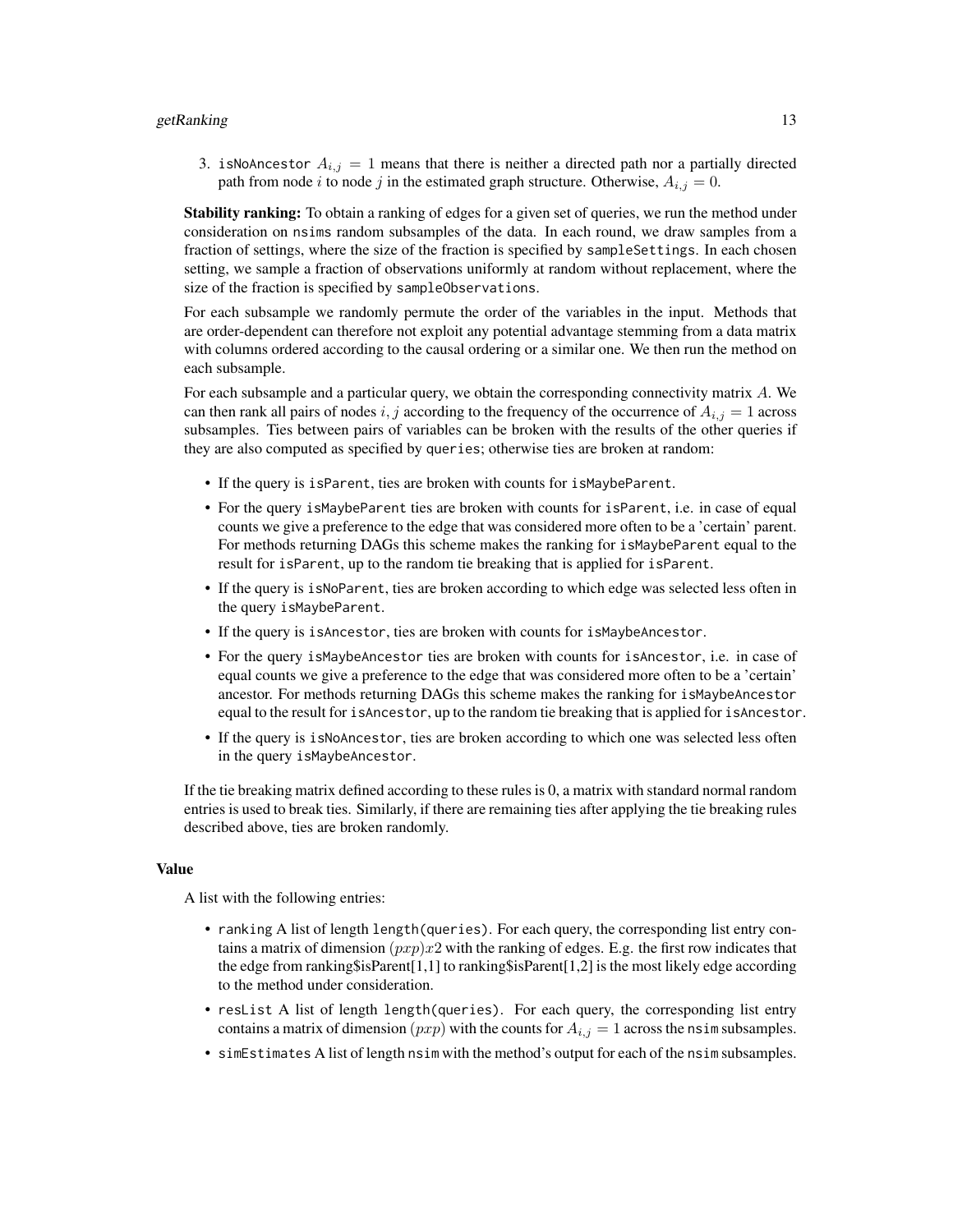#### <span id="page-13-0"></span>Author(s)

Christina Heinze-Deml <heinzedeml@stat.math.ethz.ch>

#### See Also

[getParents](#page-1-1) for the underlying point-estimate of the causal graph.

#### Examples

```
data("simDataInv")
X <- simDataInv$X
set.seed(1)
if(require(pcalg)){
  rank <- getRanking(X,
                environment = simDataInv$environment,
                queries = c("isParent","isMaybeParent"),
                method = c("LINGAM"),
                verbose = FALSE)
  # estimated ranking
  print(rank$ranking$isParent)
  # true adjacency matrix
  print(simDataInv$configs$trueA)
}else{
  cat("\nThe packages 'pcalg' is needed for the example to
work. Please install it.")
}
```
simDataInv *Data from a causal model with interventions*

#### Description

A dataset to run the tests.

#### Usage

simDataInv

#### Format

A list created by [simulateInterventions](#page-14-1). All inputs are contained in the list element configs. For details see the help page of [simulateInterventions](#page-14-1).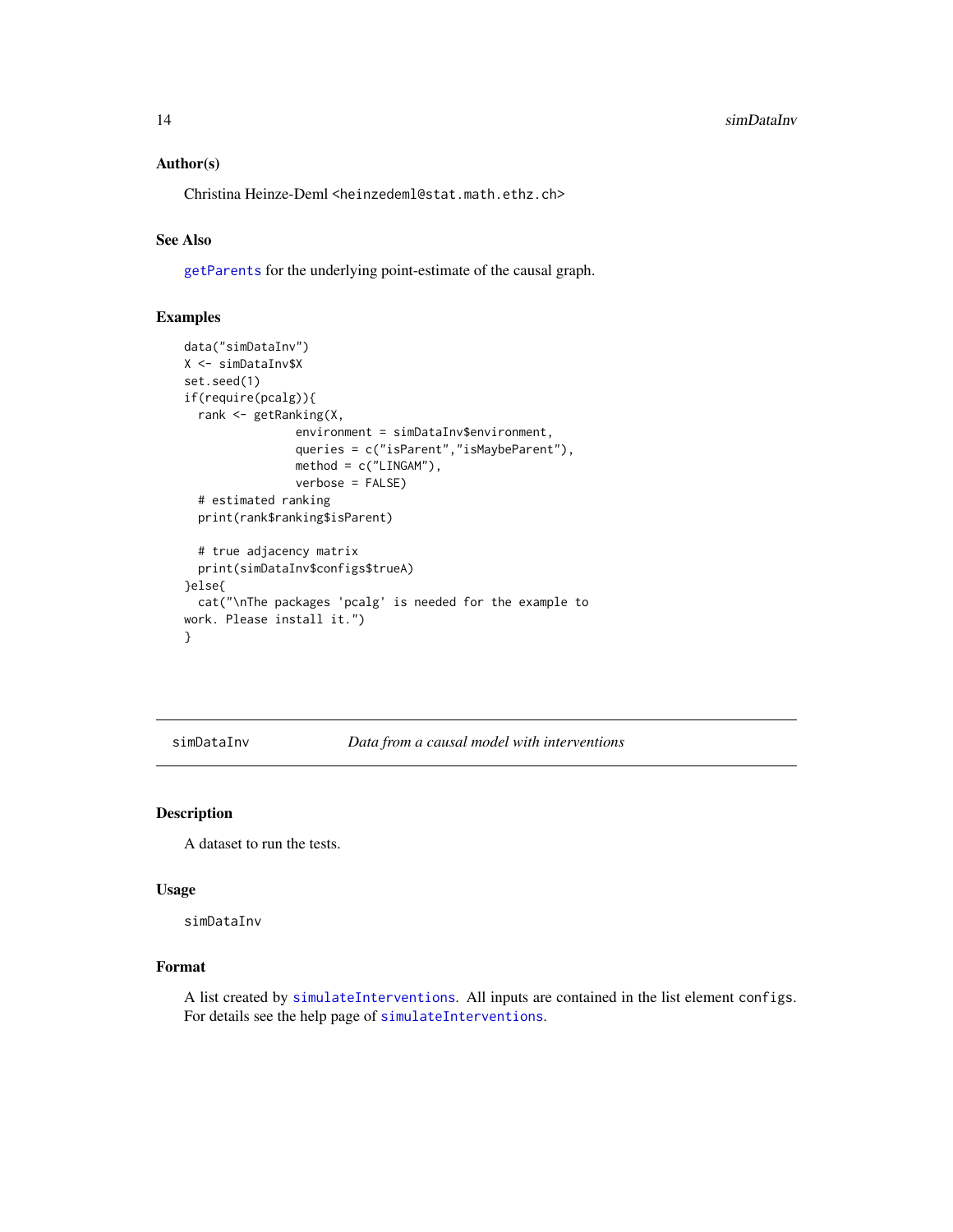<span id="page-14-1"></span><span id="page-14-0"></span>simulateInterventions *Simulate data of a causal (possibly cyclic model) under interventions.*

#### Description

Simulate data of a causal (possibly cyclic model) under interventions.

#### Usage

```
simulateInterventions(
 n,
 p,
 df,
 rhoNoise,
  snrPar,
  sparse,
 doInterv,
 numberInt,
 strengthInt,
 cyclic,
 strengthCycle,
 modelMis = FALSE,
 modelMisPar = 1,
 seed = 1\mathcal{L}
```

| n             | Number of observations.                                                                                                                                                                                            |
|---------------|--------------------------------------------------------------------------------------------------------------------------------------------------------------------------------------------------------------------|
| p             | Number of variables.                                                                                                                                                                                               |
| df            | Degrees of freedom in t-distribution of noise and interventions.                                                                                                                                                   |
| rhoNoise      | Correlation between noise terms to model hidden variabkes. Set to 0 for inde-<br>pendent noise.                                                                                                                    |
| snrPar        | Signal-to-noise parameter: steers what proportion of the variance stems from the<br>signal resp. from the noise: The SNR is given by $SSNR = (1-snrPar)/snrPar\$ ,<br>see details. Only holds when cyclic = FALSE. |
| sparse        | Probability that an entry $i, j$ in adjacency matrix is 1.                                                                                                                                                         |
| doInterv      | Set to TRUE if interventions should be do-interventions; otherwise noise inter-<br>ventions (also called shift interventions) are generated.                                                                       |
| numberInt     | Total number of settings.                                                                                                                                                                                          |
| strengthInt   | Regulates the strength of the interventions, see details.                                                                                                                                                          |
| cyclic        | Set to TRUE is resulting graph should contain a cycle.                                                                                                                                                             |
| strengthCycle | Steers strength of feedback, see details.                                                                                                                                                                          |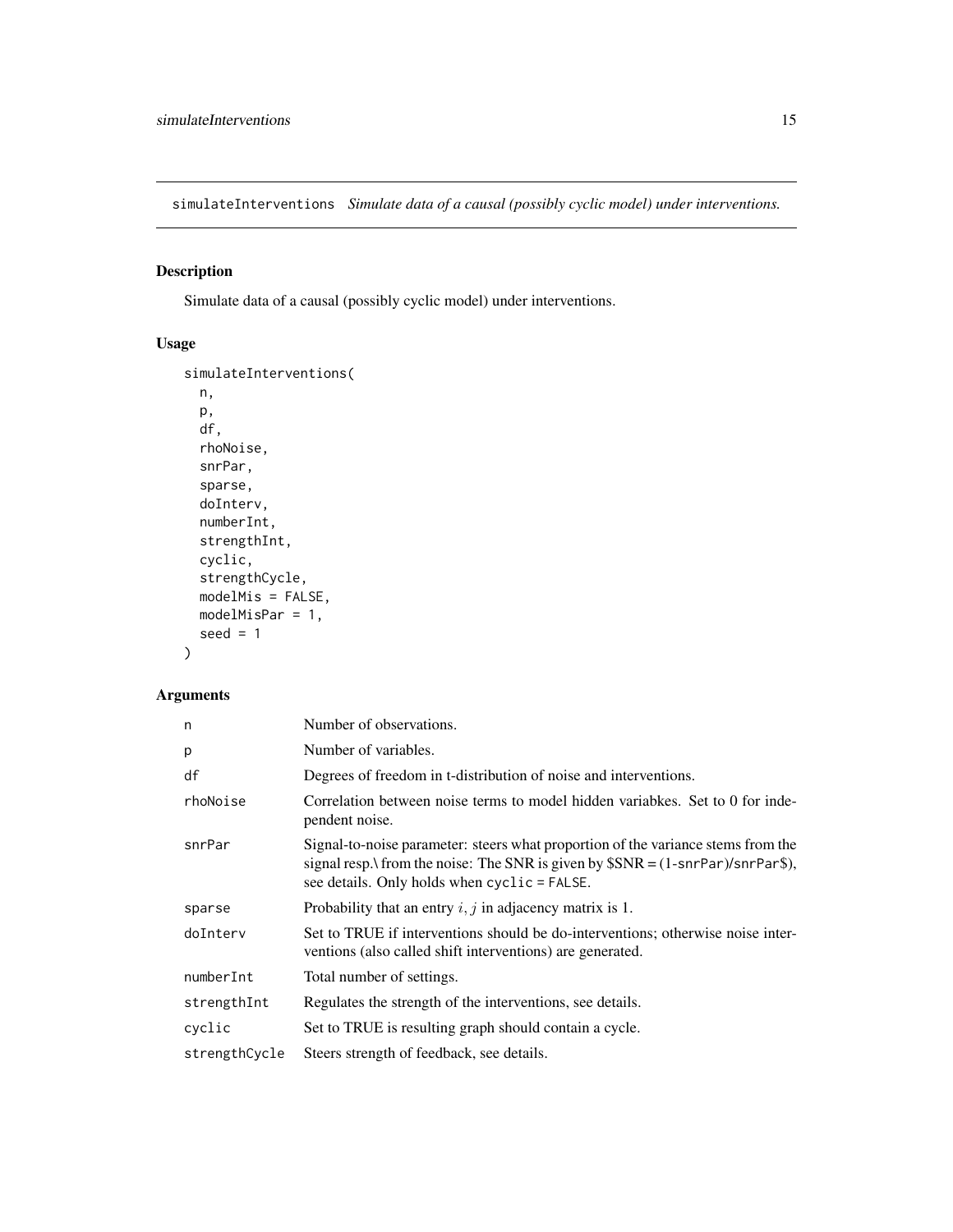| modelMis    | Add a model misspecification that applies tanh (model MisPar *x) / model MisPar)<br>morginally to each variable after having generated X from the causal DAG. |
|-------------|---------------------------------------------------------------------------------------------------------------------------------------------------------------|
| modelMisPar | Parameter steering the strength of the model misspecification.                                                                                                |
| seed        | Random seed.                                                                                                                                                  |

#### Details

The adjacency matrix A is generated as follows. Assume the variables with indices  $1, \ldots, p$  are causally ordered. For each edge from node i to node j where i precedes j in the causal ordering, we draw a sample from  $Bin(sparse)$  to determine whether to add an edge from node i to node j. After having sampled the non-zero entries of A in this fashion, we sample the coefficients from Unif(-1,1). As described below, the edge weights are later rescaled to achieve a specified signal-to-noise ratio. We exclude the possibility of  $A = 0$ , i.e. we resample until A contains at least one non-zero entry.

Second, the interventions are generated as follows. numberInt denotes the total number of (interventional and observational) settings that are generated. For each variable, we sample uniformly at random with replacement one setting in which this variable is intervened on. In other words, each variable is intervened on in exactly one setting. Hence it is possible that there are settings where no interventions take place which then correspond to the observational case. Similarly, there may be settings where interventions are performed on multiple variables at once. After defining the settings, we sample (uniformly at random with replacement) what setting each data point belongs to. So for each setting we generate approximately the same number of samples. In one generated data set, the interventions are all of the same type, i.e. they are either all shift interventions (when  $d$ oInterv = FALSE) or do-interventions (when doInterv = TRUE). In both cases, an intervention on  $X_i$  is modelled by generating  $Z_j$  as  $Z_j$  strengthInt ∗t(dfNoise). If strengthInt = 0, all interventional settings correspond to purely observational data.

Third, the noise terms  $\epsilon$  are generated by first sampling from  $N(0, \Sigma)$  where  $\Sigma_{i,i} = 1$  and  $\Sigma_{i,j} =$ rhoNoise. To steer the signal-to-noise ratio, we set the variance of the noise terms of all nodes except source nodes to snrPar where  $0 <$ snrPar $\leq 1$ . Stepping through the variables in causal order, for each variable  $X_j$  that has parents, we uniformly rescale the edge weights  $\beta_{j,k}$  for  $k =$ 1, ..., p in the structural equation of variable  $X_j$  such that the variance of the sum  $\sum_{k=1}^p \beta_{j,k} X_k + \epsilon_j$ is approximately 1 in the observational setting. In other words, the parameter snrPar steers what proportion of the variance stems from the signal given by  $\sum_{k=1}^{p} \beta_{j,k} X_k$  and what proportion stems from the noise  $\epsilon_j$ . The signal-to-noise ratio can then be computed as SNR = (1-snrPar)/snrPar.

Forth, a cycle is added to the causal graph if cyclic = TRUE. If the causal graph shall contain a cycle, we sample two nodes i and j such that adding an edge between them creates a cycle in the causal graph. We then compute the largest possible coefficient for this edge such that the cycle product is smaller than 1. Subsequently, we sample the sign of the coefficient and set the magnitude by scaling the largest possible coefficient by strengthCycle where  $0 <$ strengthCycle $<$  1.

Fifth, we rescale the noise variables to obtain a t-distribution with dfNoise degrees of freedom.  $X$ is then generated as  $X = (I - A)^{-1} \epsilon$  in the observational case; under a shift interventions X can be generated as  $X = (I - A)^{-1}(\epsilon + Z)$  where the coordinates of Z are only non-zero for the variables that are intervened on. Under a do-intervention on  $X_j$ ,  $\beta_{j,k}$  for  $k = 1, \ldots, p$  are set to 0 to yield A' and  $\epsilon_j$  is set to  $Z_j$  to yield  $\epsilon'_j$ . We then obtain X as  $X = (I - A')^{-1} \epsilon'.$ 

Lastly, if modelMis = TRUE a model misspecification is added to the data by marginally transforming all variables as tanh(modelMisPar\*x)/modelMisPar).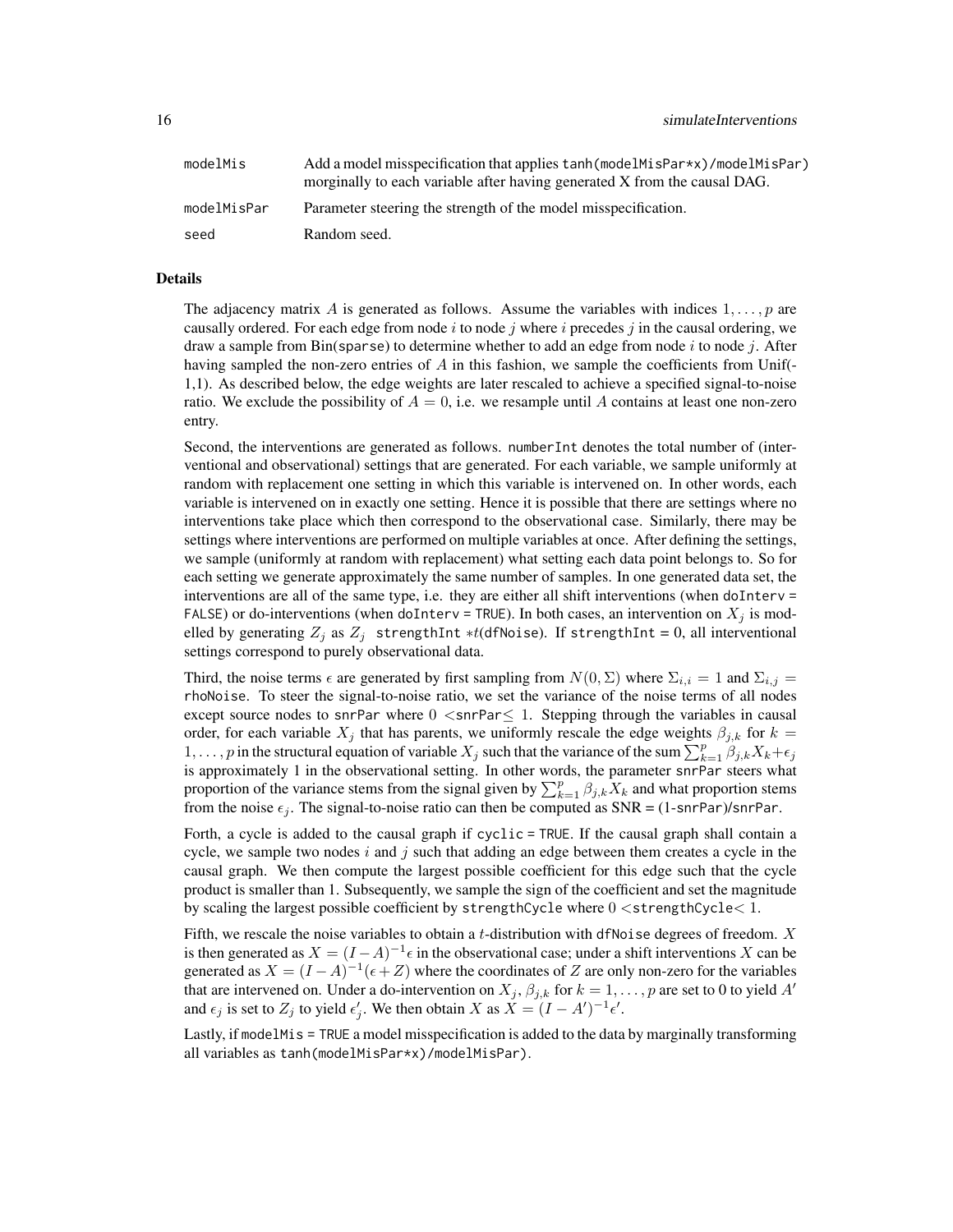#### simulateInterventions 17

#### Value

A list with the following elements:

- $X$  *nxp*-dimensional data matrix
- environment Indicator of the experiment or the intervention type an observation belongs to. A numeric vector of length n.
- $\bullet$  interventions A list of length n. Indicates location of interventions for each data point.
- whereInt A list of length numberInt. Indicates location of interventions in each setting.
- noise
- configs A list with the generated adjacency matrix (trueA) as well as all input arguments.